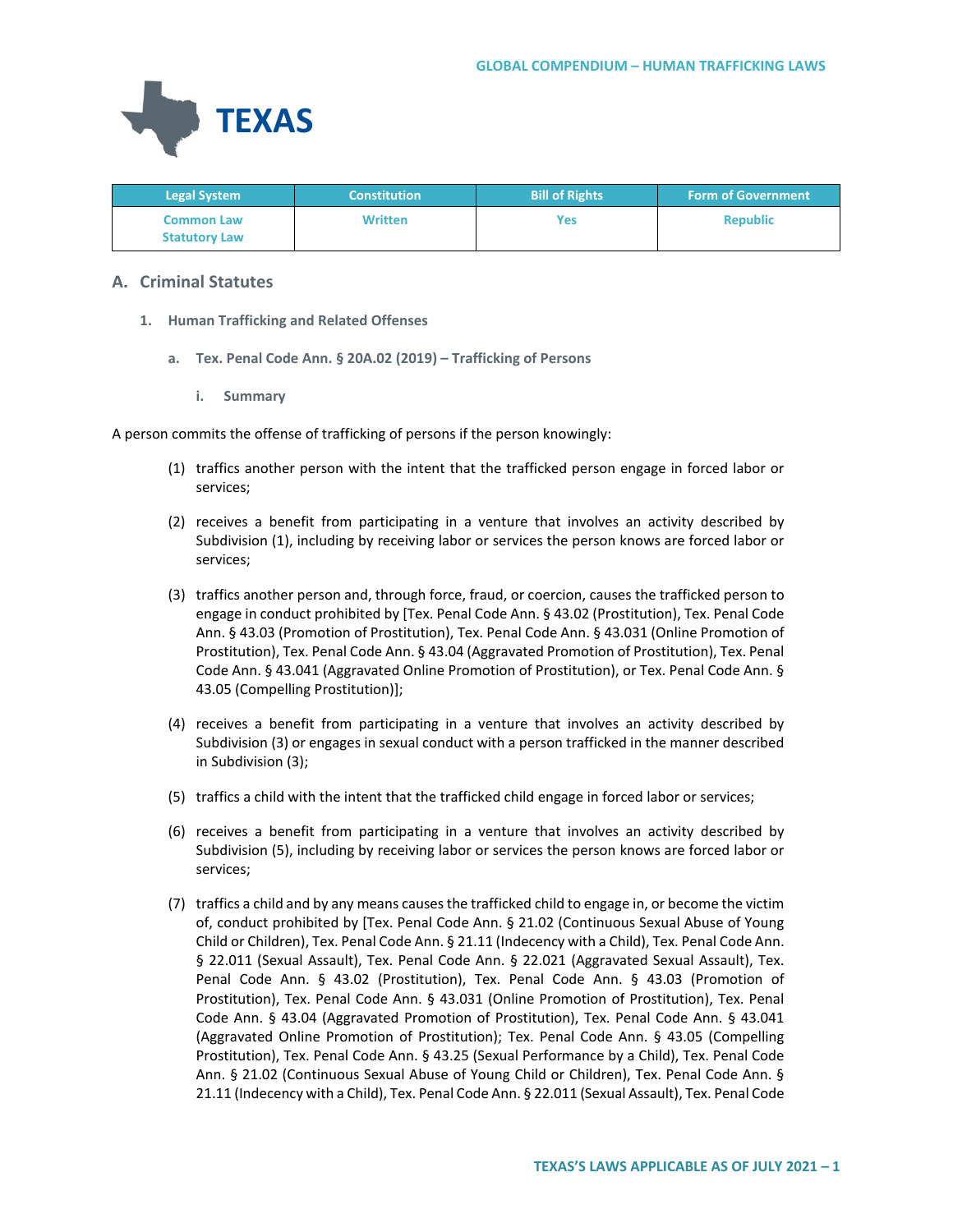Ann. § 22.021 (Aggravated Sexual Assault), Tex. Penal Code Ann. § 43.02 (Prostitution), Tex. Penal Code Ann. § 43.03 (Promotion of Prostitution), Tex. Penal Code Ann. § 43.031 (Online Promotion of Prostitution), Tex. Penal Code Ann. § 43.04 (Aggravated Promotion of Prostitution), Tex. Penal Code Ann. § 43.041 (Aggravated Online Promotion of Prostitution), Tex. Penal Code Ann. § 43.05 (Compelling Prostitution), Tex. Penal Code Ann. § 43.25 (Sexual Performance by a Child), Tex. Penal Code Ann. § 43.251 (Employment Harmful to Children), or Tex. Penal Code Ann. § 43.26 (Possession or Promotion of Child Pornography)]; or

(8) receives a benefit from participating in a venture that involves an activity described by Subdivision (7) or engages in sexual conduct with a child trafficked in the manner described in Subdivision (7).

Tex. Penal Code Ann. § 20A.02(a).

Texas defines "coercion" as it is generally used in the Code, meaning—among other things—the threat "to commit an offense," "to inflict bodily injury" to another, "to accuse a person of any offense," to harm a person's credit or business reputation, and "to take or withhold action as a public servant." Tex. Penal Code Ann. § 1.07; 20A.02(a-1). Texas's trafficking in persons law expands the definition of "coercion" further to include the threat or act of "destroying, concealing, confiscating, or withholding from a trafficked person" "the person's actual or purported government records or identifying information or documents; causing a trafficked person, without the person's consent to become intoxicated, as defined by Section 49.01, to a degree that impairs the person's ability to appraise the nature of the prohibited conduct or to resist engaging in that conduct; or withholding alcohol or a controlled substance to a degree that impairs the ability of a trafficked person with a chemical dependency, as defined by Section 462.001, Health and Safety Code, to appraise the nature of the prohibited conduct or to resist engaging in that conduct." Tex. Penal Code Ann. § 20A.02(a-1).

"Forced labor or services" is defined as "labor or services, other than labor or services that constitute sexual conduct, that are performed or provided by another person and obtained through an actor's use of force, fraud, or coercion." Tex. Penal Code Ann. § 20A.01(2).

"Traffic" means "to transport, entice, recruit, harbor, provide, or otherwise obtain another person by any means." Tex. Penal Code Ann. § 20A.01(4).

It is not a defense that the defendant did not know the victim's age at the time of the offense. Tex. Penal Code Ann. § 20A.02(b)(1).

Additionally, a defendant prosecuted for human trafficking may be prosecuted for any lesser included offenses. Tex. Penal Code Ann. § 20A.02(c). However, where trafficking involves the continuous sexual abuse of a young child under Tex. Penal Code Ann. § 20A.02(a)(7), a defendant may not also be convicted of the crime of continuous sexual abuse of a young child unless it is charged in the alternative, "occurred outside the period in which the" offense under Tex. Penal Code Ann. § 20A.02(a)(7)(A) is committed, or is considered to be a lesser included offense of the offense alleged under Tex. Penal Code Ann. § 20A.02(a)(7)(A). Tex. Penal Code Ann. § 20A.02(d).

**ii. Sentencing**

Trafficking of persons is generally a felony of the second degree. Tex. Penal Code Ann. § 20A.02(b). Imprisonment for a felony in the second degree generally is not more than 20 years or less than two years, and a person found guilty may be fined up to USD 10,000. Tex. Penal Code Ann. § 12.33(a)–(b).

An offense under the trafficking of persons statute is a felony of the first degree when the offense involves: (1) trafficking a child with the intent that the trafficked child engage in forced labor or services, receiving a benefit from participating in a venture that involves an activity involving trafficking of a child, or trafficking a child and by any means causes the trafficked child to engage in or become the victim of conduct prohibited in section 20A.02(a)(7)(A)–(K), regardless of whether the actor knows the age of the child at the time of the offense, (2) the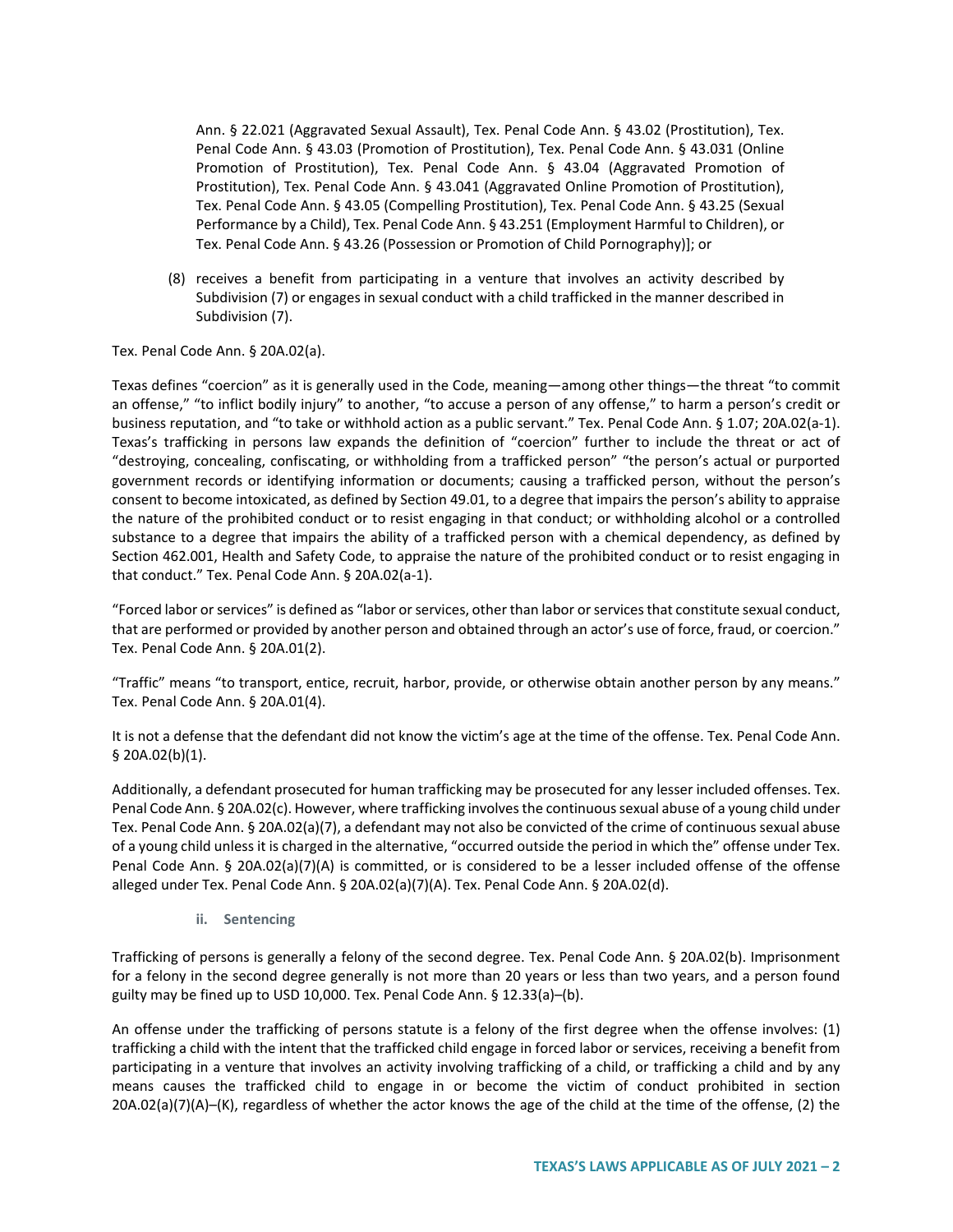commission of the offense results in the death of the person who is trafficked, or (3) the commission of the offense results in the death of an unborn child of the person who is trafficked. Tex. Penal Code Ann. § 20A.02(b). A person convicted of a felony of the first degree shall receive a sentence of imprisonment for life or for any term of not more than 99 years or less than five years and may be punished by a fine not to exceed USD 10,000. Tex. Penal Code Ann. § 12.32(a)–(b).

A defendant convicted of trafficking in persons must "pay restitution in an amount equal to the cost of necessary rehabilitation, including medical, psychiatric, and psychological care and treatment, for any victim of the offense who is younger than 18 years of age." Tex. Code Crim. Proc. Ann. § 42.0372(a).

# **iii. Statute of Limitations**

Generally, a prosecution for trafficking of persons must be brought within 10 years. Tex. Code Crim. Proc. Ann. § 12.01(2)(G). However, a prosecution for a trafficking of persons offense involving a child may be brought at any time. Tex. Code Crim. Proc. Ann. § 12.01(1)(G).

- **b. Tex. Penal Code Ann. § 20A.03 (2015) – Continuous Trafficking of Persons**
	- **i. Summary**

A person commits the separate offense of continuous trafficking of persons if the person engages in conduct that constitutes the offense of trafficking in persons, as outlined by Tex. Penal Code Ann. § 20A.02, at least two times during a period that is 30 or more days in duration. Tex. Penal Code Ann. § 20A.03(a).

In a prosecution for continuous trafficking of persons, if a jury is the trier of fact it need not unanimously agree on the specific defendant's conduct that was a human trafficking offense under Tex. Penal Code Ann. § 20A.02 or on the exact date the defendant engaged in that conduct. Tex. Penal Code Ann. § 20A.03(b).

If the victim under a prosecution for continuous trafficking of persons under Tex. Penal Code Ann. § 20A.03(a) is the same as the victim of a prosecution for trafficking in persons under Tex. Penal Code Ann. § 20A.02(a), the defendant may not be convicted in the same criminal prosecution unless the trafficking in persons offense is charged in the alternative, occurred in a different time period, or is considered by the trier of fact to be a lesser included offense of the conduct underlying the continuous trafficking of persons charge. Tex. Penal Code Ann. § 20A.03(c). If the conduct is against the same victim, a defendant may not be charged with more than one count of continuous trafficking of persons. Tex. Penal Code Ann. § 20A.03(d).

**ii. Sentencing** 

The offense of continuous trafficking of persons is a felony of the first degree and punishable by up to life in prison or for any term of not more than 99 years or less than five years and a fine not to exceed USD 10,000. Tex. Penal Code Ann. §§ 12.32(a)–(b) and 20A.03(e).

# **iii. Statute of Limitations**

A prosecution for continuous trafficking of persons may be brought at any time. Tex. Code Crim. Proc. Ann. § 12.01(1)(H).

**c. Tex. Penal Code Ann. § 20A.04 (2015) – Accomplice Witness; Testimony and Immunity** 

A party to an offense—*i.e.*, an accomplice—may be required to provide evidence or testify about the offense. Tex. Penal Code Ann. § 20A.04(a). When an accomplice is required to provide evidence or testify, that evidence or testimony cannot be used against that person in any adjudicatory proceeding except a prosecution for aggravated perjury. Tex. Penal Code Ann. § 20A.04(b). A conviction for human trafficking may be had on the uncorroborated testimony of an accomplice. Tex. Penal Code Ann. § 20A.04(c).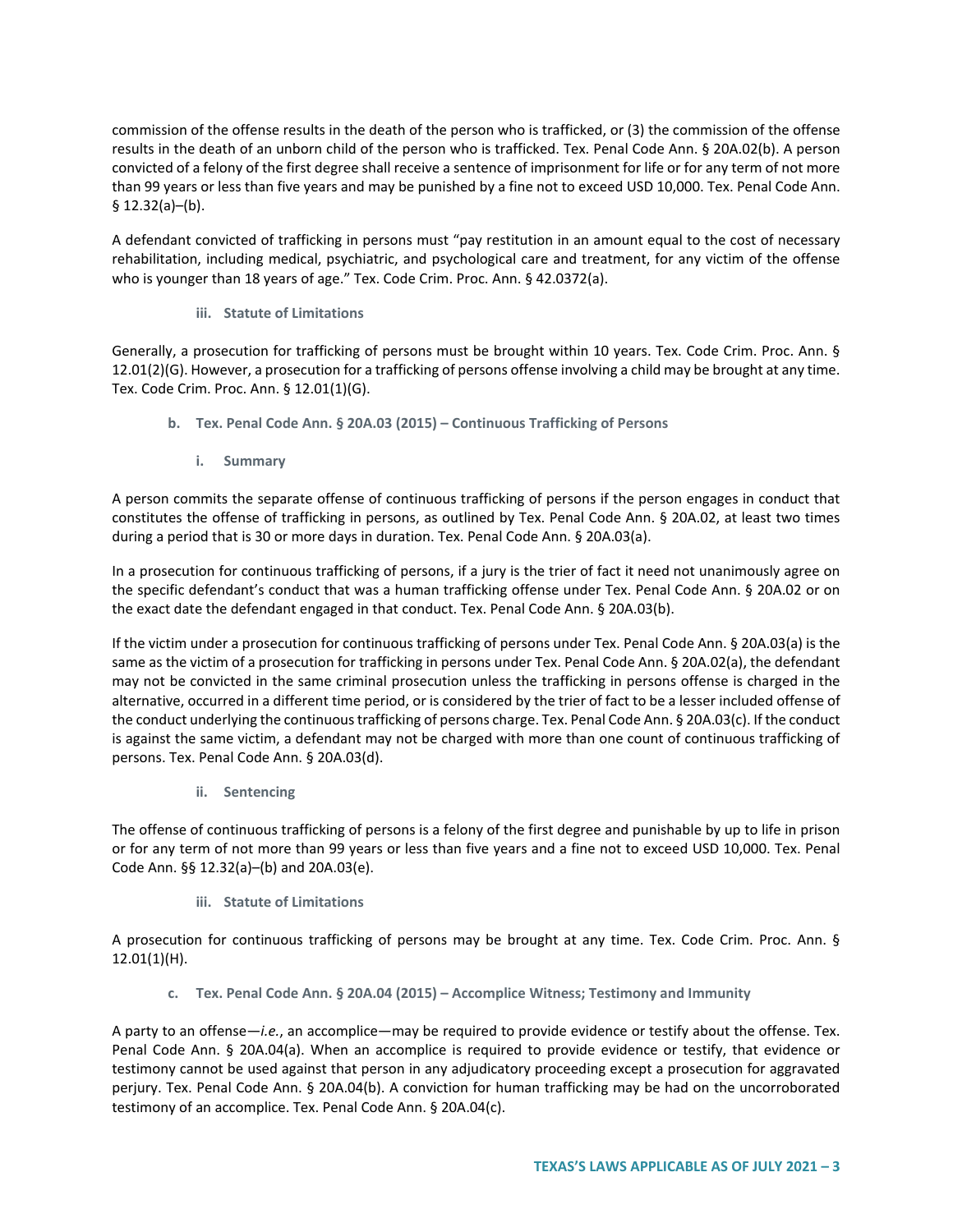**d. Tex. Penal Code Ann. § 43.02 (2019) – Prostitution**

It is a defense to prosecution for the offense of prostitution under Texas Penal Code Ann. § 43.02(a) ("knowingly offer[ing] or agree[ing] to receive a fee from another to engage in sexual conduct") that the actor engaged in the conduct because the actor was the victim of conduct that constitutes an offense under Tex. Penal Code Ann. § 20A.02 (trafficking of persons) or Tex. Penal Code Ann. § 43.05 (compelling prostitution). Tex. Penal Code Ann. § 43.02(d).

#### **e. Tex. Penal Code Ann. § 71.02 (2019) – Engaging in Organized Criminal Activity**

A person commits the offense of engaging in organized criminal activity if, with the intent to establish, maintain, or participate in a combination or in the profits of a combination or as a member of a street gang, the person commits or conspires to commit one or more of the designated predicate offenses including any offense in violation of the trafficking of persons statute. Tex. Penal Code Ann. § 71.02(a)(12).

**f. Tex. Family Code Ann. § 54.04012 (2017) – Trafficked Persons Program**

A juvenile court may require a child found to have engaged in delinquent conduct or conduct indicating a need for supervision and who is believed to be a victim of trafficking of persons to participate in a program for the assistance, treatment, and rehabilitation of trafficked children. Tex. Family Code Ann. § 54.04012; *see* Tex. Hum. Res. Code Ann. § 152.0017 (prescribing requirements for Trafficked Persons Program). The court may seal the case records if the child successfully completes the program. Tex. Family Code Ann. § 54.04012(d).

**g. Tex. Code Crim. Proc. Ann. Art. 42.0191 (2007) – Finding Regarding Victims of Trafficking or Other Abuse**

In the trial of an offense, on the motion of the attorney representing the state, the judge shall make an affirmative finding of fact and enter the affirmative finding in the papers in the case if the judge determines that, regardless of whether the conduct at issue is the subject of the prosecution or part of the same criminal episode as the conduct that is the subject of the prosecution, a victim in the trial is or has been a victim of a severe form of trafficking in persons as defined by 22 U.S.C. Section 7102(8). Tex. Code Crim. Proc. Ann. art. 42.0191(a)(1). The papers in the case containing such an affirmative finding are confidential unless the victim (or parents, if a minor) provides written consent. Tex. Code Crim. Proc. Ann. art. 42.0191(b)(3).

**2. Online Child Sexual Exploitation and Child Pornography Offenses**

Tex. Penal Code Ann. § 43.25 (2017) – Sexual Performance by a Child

Tex. Penal Code Ann. § 43.26 (2015) – Possession or Promotion of Child Pornography

Tex. Penal Code Ann. § 43.251 (2021) – Employment Harmful to Children

Tex. Penal Code Ann. § 43.261 (2011) – Electronic Transmission of Certain Visual Material Depicting Minor

Tex. Penal Code Ann. § 43.262 (2017) – Possession or Promotion of Lewd Visual Material Depicting Child

Tex. Penal Code Ann. § 43.27 (2003) – Duty to Report

Tex. Penal Code Ann. § 43.031 (2019) – Online Promotion of Prostitution

Tex. Penal Code Ann. § 43.041 (2019) – Aggravated Online Promotion of Prostitution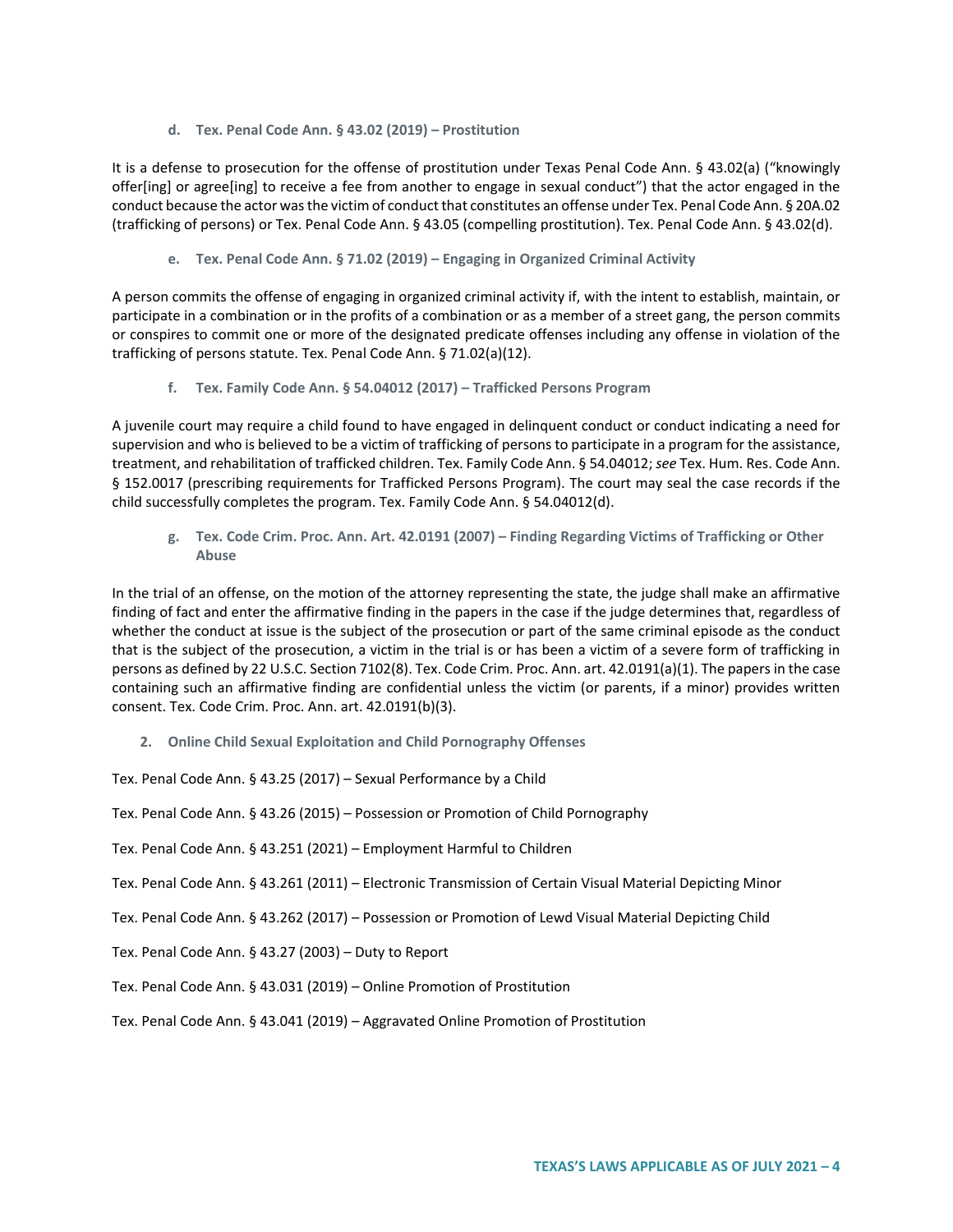**3. Tex. Code Crim. Proc. § 62.002 (2005) – Registration as Sex Offender** 

With some exceptions, a person convicted of a "reportable conviction or adjudication" must register as a sex offender. Tex. Code Crim. Proc. § 62.002(b). A "reportable conviction or adjudication" includes trafficking of persons under Tex. Penal Code Ann. §§ 20A.02(a)(3), (4), (7), or (8) and continuous trafficking of persons under Tex. Penal Code Ann. § 20A.03, "if the offense is based partly or wholly on conduct" under §§ 20A.02(a)(3), (4), (7), or (8). Tex. Code Crim. Proc. § 62.001(5)(A).

# **B. Civil Liability Statutes**

- **1. Tex. Civ. Prac. & Rem. Code Ann. § 98.002 (2009) – Liability**
	- **a. Summary**

A victim of human trafficking may seek damages in a civil lawsuit against a defendant who engages in trafficking in persons or who intentionally or knowingly benefits from participating in a venture involved in trafficking that person. Tex. Civ. Prac. & Rem. Code Ann. § 98.002(a). A victim may sue regardless of whether the defendant has been convicted in a criminal proceeding. Tex. Civ. Prac. & Rem. Code Ann. § 98.002(b).

Codefendants who engage in the trafficking of persons, and shareholders or members of business entities, can be jointly and severally liable for damages arising from the trafficking of the plaintiff. Tex. Civ. Prac. & Rem. Code Ann. §§ 98.0025.(b); 98.005.

**b. Damages and Other Relief**

The court may award actual damages, including those for mental anguish, even if an injury other than mental anguish is not shown, as well as court costs, reasonable attorney's fees, and exemplary damages. Tex. Civ. Prac. & Rem. Code Ann. § 98.003.

**c. Statute of Limitations**

The statute of limitations for a civil lawsuit arising out of human trafficking is generally five years after the day the claim accrues. Tex. Civ. Prac. & Rem. Code Ann. § 16.0045(b)(3). For lawsuits involving certain allegations of trafficking involving a child, the lawsuit may be brought "not later than 30 years after the day the [claim] accrues." Tex. Civ. Prac. & Rem. Code Ann. § 16.0045(a)(4).

- **2. Tex. Civ. Prac. & Rem. Code Ann. § 140A.002 (2015) – Civil Racketeering** 
	- **a. Summary**

A person or enterprise is liable for racketeering if, for financial gain, the person or enterprise: (1) commits an offense under Texas's trafficking of persons chapter, and (2) the offense or an element of the offense occurs in more than one county or is facilitated by U.S. mail, e-mail, telephone, facsimile, or wireless communication from one Texas county to another. Tex. Civ. Prac. & Rem. Code Ann. § 140A.002. The Texas Attorney General may bring a lawsuit in the name of the state against a person or enterprise for racketeering. Tex. Civ. Prac. & Rem. Code Ann. § 140A.101(a). This statute does not authorize a lawsuit by a person or enterprise injured as a result of racketeering. Tex. Civ. Prac. & Rem. Code Ann. § 140A.101(b).

**b. Damages and Other Relief**

The Texas Attorney General may seek civil penalties, costs, reasonable attorney's fees, and injunctive relief. Tex. Civ. Prac. & Rem. Code Ann. § 140A.101(a). The court may also award damages to the state for racketeering shown to have materially damaged the state. Tex. Civ. Prac. & Rem. Code Ann. § 140A.102(b)(7).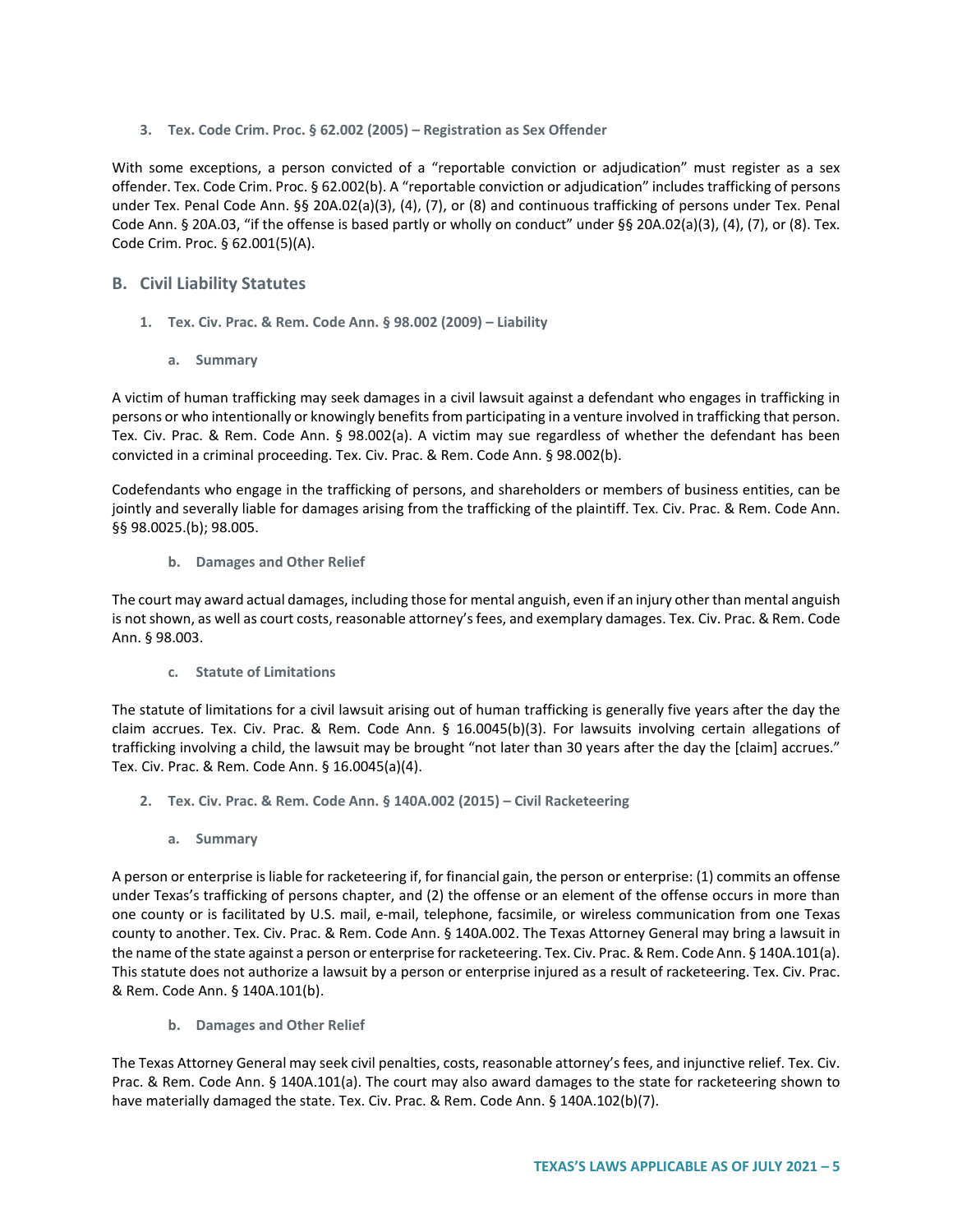### **c. Statute of Limitations**

A civil racketeering lawsuit may be commenced only where the lawsuit "is filed on or before the seventh anniversary of the date on which the racketeering offense was actually discovered." Tex. Civ. Prac. & Rem. Code Ann. § 140A.105.

# **C. Additional Statutes Specific to Human Trafficking**

**1. Posting Required of Human Trafficking Signs** 

The Texas Attorney General shall prescribe the design, content, and manner of display of a sign that directs a victim of human trafficking to contact the National Human Trafficking Resource Center and include its telephone number and internet website that must be posted at transportation hubs, on the premises of sexually oriented businesses, at cosmetologist facilities and barbershops, at abortion facilities, and by massage therapists.<sup>[1](#page-5-0)</sup>

**2. Tex. Code Crim. Proc. Ann. § 2.305 (2019) – Report Required Concerning Human Trafficking Cases**

The Department of Public Safety and, in a county with more than 50,000 people, the municipal police department, sheriff's department, constable's office, county attorney's office, district attorney's office, and criminal district attorney's office, as applicable, shall submit to the Texas Attorney General a report of each human trafficking offense being investigated, including a brief description of the alleged prohibited conduct, a variety of information about each person suspected of committing the offense and each victim of the offense, information about the nature and type of human trafficking offense, and the disposition of the investigation, regardless of the manner of disposition. An attorney representing the state who prosecutes the alleged commission of an offense under the human trafficking statutes shall submit to the Texas Attorney General a report on the offense being prosecuted, including a brief description of the alleged prohibited conduct, any other charged offense that is part of the same criminal episode relating to the human trafficking charges, details about the offense, and the disposition of each prosecution, regardless of the manner of disposition.

**3. Tex. Code Crim. Proc. Ann. § 48.06 (2013) – Educational Materials Concerning Pardons for Certain Victims of Trafficking of Persons**

The Board of Pardons and Paroles shall develop educational materials specifically for persons convicted of or placed on deferred adjudication community supervision for an offense committed solely as a victim of trafficking of persons. The Board shall include in the educational materials a detailed description of the process by which the person may submit a request to the Board for a written signed recommendation advising the governor to grant the person a pardon. The educational materials shall be posted on the Board's website.

**4. Tex. Code Crim. Proc. Ann. § 58.052 (2021) – Address Confidentiality Program**

The Texas Attorney General shall establish an address confidentiality program to assist a victim of family violence, sexual assault or abuse, stalking, or trafficking of persons in maintaining a confidential address.

<span id="page-5-0"></span><sup>&</sup>lt;sup>1</sup> Tex. Bus. & Com. Code Ann. § 102.101 (2017) – Posting of Certain Sign Required; Tex. Gov't Code Ann. § 402.0351 (2019) – Required Posting of Human Trafficking Signs at Transportation Hubs; Tex. Health & S. Code § 245.025 (2017) – Human Trafficking Signs Required; Tex. Occ. Code Ann. § 455.207 (2019) – Posting of Certain Notices Required; Tex. Occ. Code Ann. § 1602.408 (2017) – Posting of Certain Notices Required.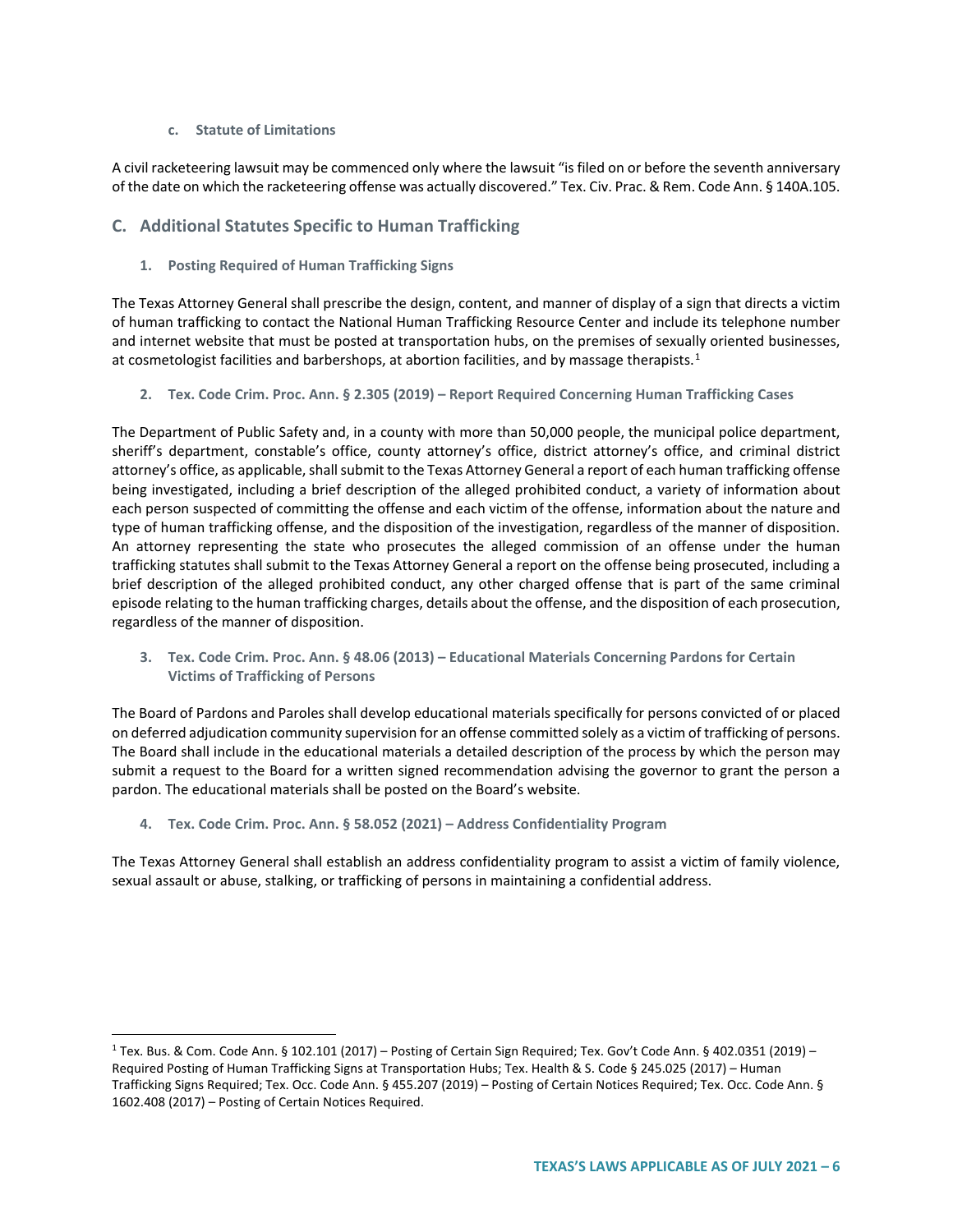**5. Tex. Gov't Code Ann. § 22.011 (2015) – Judicial Instruction Related to Family Violence, Sexual Assault, Trafficking of Persons, and Child Abuse**

The Texas Supreme Court must provide judicial training relating to the problems of family violence, sexual assault, trafficking of persons, and child abuse and to issues concerning sex offender characteristics; and the particular categories of information that must be included in the training are specified.<sup>[2](#page-6-0)</sup>

**6. Tex. Gov't Code Ann. § 402.034 (2019) – Human Trafficking Prevention Coordinating Council**

The Attorney General shall establish a human trafficking prevention coordinating council to develop and implement a five-year strategic plan for preventing human trafficking in Texas.

**7. Tex. Gov't Code Ann. § 402.035 (2019) – Human Trafficking Prevention Task Force**

The Office of the Attorney General shall establish a human trafficking prevention task force to develop policies and procedures to assist in the prevention and prosecution of human trafficking crimes. Any state or local law enforcement agency, district attorney, or county attorney that assists in the prevention of human trafficking shall, at the request of the task force, cooperate with and assist the task force in collecting statistical data on the nature and extent of human trafficking in the possession of the law enforcement agency or district or county attorney.

**8. Tex. Gov't Code Ann. § 402.038(b) (2021) – Transnational and Organized Crime Division**

The Office of the Attorney General shall establish a transnational and organized crime division to assist local law enforcement agencies and prosecutors in investigating and prosecuting trafficking of persons and related crimes.

**9. Tex. Gov't Code Ann. § 405.023 (2015) – Human Trafficking Prevention Business Partnership**

The Secretary of State shall establish and implement a program designated as the human trafficking prevention business partnership to engage participating corporations and other private entities in voluntary efforts to prevent and combat human trafficking. Participating entities shall, among other things specified by the statute, adopt a zero tolerance policy toward human trafficking, participate in public awareness and education campaigns, enhance awareness, and encourage participation in the partnership.

**10. Tex. Gov't Code Ann. § 411.0728 (2019) – Procedure for Certain Victims of Trafficking of Persons or Compelling Prostitution**

Certain human trafficking victims may petition the court for an order of nondisclosure of criminal history record information on the basis that the person committed the offense solely as a victim of human trafficking.

### **11. Tex. Gov't Code Ann. § 662.107 (2015) – Human Trafficking Prevention Month**

The Texas legislature designated January as Human Trafficking Prevention Month to increase awareness of human trafficking in an effort to encourage people to alert authorities to any suspected incidents involving human trafficking. Human Trafficking Prevention Month may be regularly observed through appropriate activities in public schools and other places to increase awareness and prevention of human trafficking.

#### **12. Tex. Gov't Code Ann. § 772.006 (2011) – Governor's Criminal Justice Division**

A trafficking of persons investigation and prosecution account is created in the general revenue fund to be composed of legislative appropriations and other money required by law to be deposited into the account. The Criminal Justice

<span id="page-6-0"></span> <sup>2</sup> For an additional relevant statutory provision, *see* Tex. Gov't Code Ann. § 22.110 (2015) – Judicial Instruction (Court of Criminal Appeals) Related to Family Violence, Sexual Assault, Trafficking of Persons, and Child Abuse and Neglect.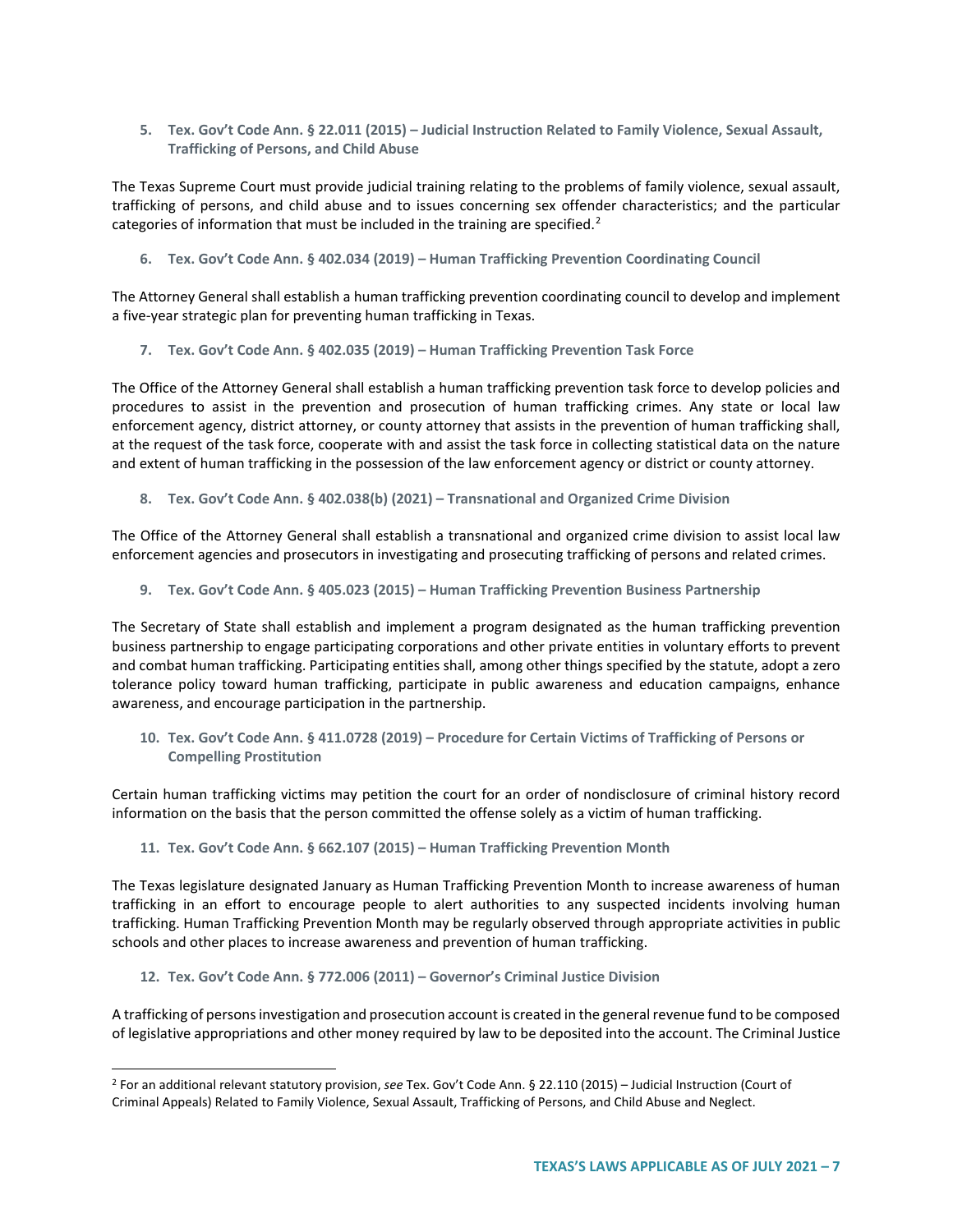Division may use appropriated money solely to distribute grants to qualified applicants as specified under this section.

**13. Tex. Gov't Code Ann. § 2155.0061 (2019) – Prohibition on Certain Bids and Contracts Related to Persons Involved in Human Trafficking**

A state agency may not accept a bid or award a contract, including a contract for which purchasing authority is delegated to a state agency, that includes proposed financial participation by a person who, during the five-year period preceding the date of the bid or award, has been convicted of any offense related to the direct support or promotion of human trafficking. If a state agency determines that an individual business entity holding a state contract was ineligible to have the bid accepted or contract awarded, the government may immediately terminate the contract without further obligation to the vendor. This section does not create a legal claim to contest a bid or award of a state contract.

**14. Tex. Hum. Res. Ann. § 42.253 (2019) – Confidentiality of Information Relating to Services for Human Trafficking Victims**

If an applicant for a license to operate a general residential operation will provide services to victims of human trafficking, any information relating to the provision of services for victims of human trafficking is confidential and the commission may not disclose that information. If a hearing is required for an application for a license to operate a general residential operation and the proposed operation will provide services to victims of human trafficking, the applicant is not required to disclose any information relating to the provision of services for victims of human trafficking.

**15. Required Training on Human Trafficking Prevention**

Certain health care providers and physicians, as well as commercial driver's license applicants, must receive human trafficking training. Cosmetologist continuing education programs require human trafficking training. The Texas Commission on Law Enforcement requires that police officers complete a one-time, four-hour "basic education and training program" on the trafficking of persons. Judges and judicial officers must receive at least four hours of training on issues related to trafficking of persons and child abuse and neglect within a certain period unless exempted.<sup>[3](#page-7-0)</sup>

#### **16. Tex. Transp. Code Ann. § 201.407 (2019) – Training on Smuggling and Trafficking of Persons**

The Texas Department of Transportation shall develop and make available to department employees a training course on the recognition and prevention of smuggling and trafficking of persons.

### **D. Significant Cases**

**1.** *In re Facebook, Inc.***, 625 S.W. 3d 80 (Tex. 2021)**

The three plaintiffs were "friended" or messaged by traffickers on Facebook and Instagram when they were fifteen, fourteen, and fourteen. The traffickers lured and entrapped them into sex-trafficking operations. They asserted, among other claims, that Facebook knowingly facilitated sex trafficking under Tex. Civ. Prac. & Rem. Code

<span id="page-7-0"></span><sup>&</sup>lt;sup>3</sup>Tex. Occ. Code Ann. § 116.002 (2019) – Required Training Course on Human Trafficking Prevention for Certain Health Care Providers; Tex. Occ. Code Ann. § 156.060 (2019) – Continuing Education in Human Trafficking Prevention; Tex. Occ. Code Ann. § 1602.354 (2017) – Continuing Education; Tex. Occ. Code Ann. § 1701.258(a) (2019) – Education and Training Programs on Trafficking of Persons; Tex. Health & Safety Code Ann. § 171.082 (2015) – Education and Training; Tex. Transp. Code Ann. § 522.035 (2019) – Recognition and Prevention of Human Trafficking; Tex. Gov't Code Ann. § 22.110 (2015) – Judicial Instruction; Tex. Transp. Code Ann. § 522.035 (2019) – Recognition and Prevention of Human Trafficking in Commercial Driver's License Applicants.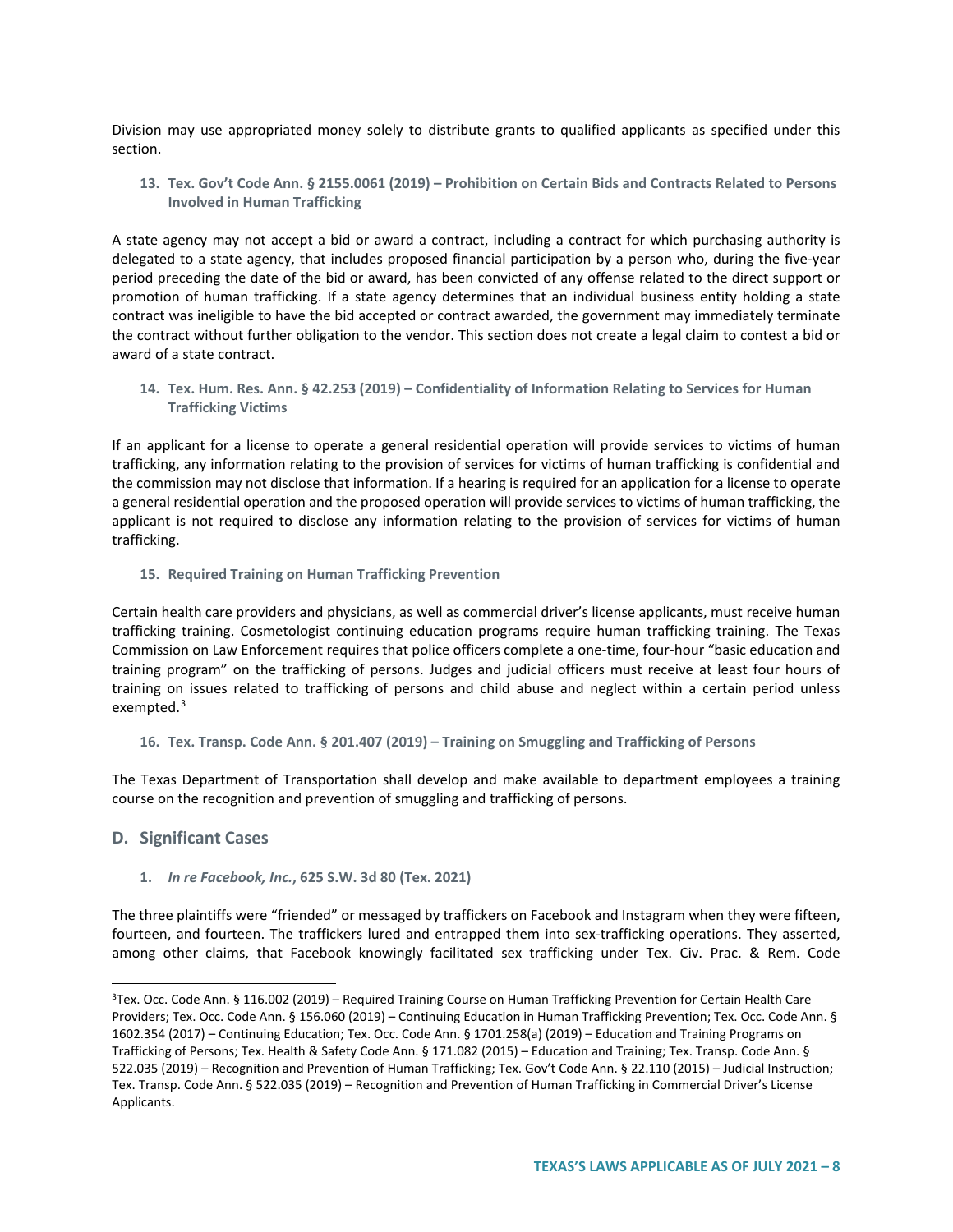§ 98.002(a). Section 98.002 creates a civil claim against anyone "who intentionally or knowingly benefits from participating in a venture that traffics another person." Facebook moved to dismiss all claims as barred by Section 230 of the U.S. Communications Decency Act (**CDA**), which states that no interactive computer service provider shall be treated as the publisher or speaker of information provided by another information content provider.

The Texas Supreme Court dismissed the plaintiffs' tort claims but held that the Section 98.002 claim could proceed to further litigation. The Court interpreted "participation" under Section 98.002 as "affirmative acts encouraging the wrongdoing." Plaintiffs did allege affirmative acts by Facebook "encouraging the use of its platforms for sex trafficking." For instance, their petitions alleged that Facebook created a breeding ground for sex traffickers; specifically, by using collected user information to direct users to persons they likely want to meet, and that Facebook facilitated human trafficking by identifying potential targets and connecting traffickers to them. The Texas Supreme Court ruled that Section 230 of the CDA did not bar the plaintiffs' Texas statutory claims because the claims argued that Facebook bore responsibility for its own wrongful acts, not the words or actions of third-party content providers. Moreover, the court interpreted the U.S. Allow States and Victims to Fight Online Sex Trafficking Act to except civil human trafficking claims under state statutes from Section 230's reach.

### **2.** *Ex Parte Jeffrey Barrett and Ex Parte Barbara Barrett***, 608 S.W. 3d 80 (Tex. App. 2020)**

The defendants were charged with continuous human trafficking of their four adopted children under the age of 18 for forced labor or services by removing the children from school, forcing them to work in a puppy mill behind the family home, and profiting from the venture. Each defendant filed a pretrial application for writ of habeas corpus on the grounds that the indictment failed to charge an offense because it is legally impossible to charge parents with trafficking their own children for forced labor or services and because the underlying offenses under the Texas trafficking statute were unconstitutionally overbroad and vague on their face under the United States and Texas constitutions. The trial court denied all relief.

The appellate court affirmed and held that otherwise prosecutable criminal conduct does not become protected by the First Amendment because the conduct happens to involve written or spoken words. The court held that the human trafficking statute sections at issue regulate conduct only marginally associated with speech and virtually all of the speech it does regulate fits into the category of speech integral to a crime that does not enjoy the protection of the First Amendment. The court further concluded that the forced labor or services subsections of the Texas human trafficking statute are not unconstitutionally overbroad because parents' right to assign their children household chores and their expectation that their children will provide reasonable work or service to family farms and businesses does not mean that the trafficking statute is unconstitutionally overbroad. Parental rights are not absolute and may be limited by the compelling governmental interest in the protection of children. Finally, the court rejected the argument that the underlying offenses in the trafficking statute were unconstitutionally vague. The court concluded that a person of ordinary intelligence could readily understand the concepts of trafficking and forced labor or services and understand that they could assign household chores to their children or have their children work reasonable hours in family businesses without being charged with trafficking for forced labor or services.

#### **3.** *Davis v. State***, 488 S.W.3d 860 (Tex. App. 2016)**

The defendant sexually assaulted a child and then attempted to sell her to several people for further sexual conduct. The indictment charged the defendant with knowingly trafficking a child younger than 18 with the intent that she engage in "forced labor or services, to-wit: sexual conduct." The defendant appealed on sufficiency of the evidence grounds.

The appellate court agreed with the defendant and reversed, noting that the definition of "forced labor or services" excluded sexual conduct. Because neither the indictment nor the jury charge included alternative elements for the human trafficking offense, the evidence was insufficient to support the conviction as charged.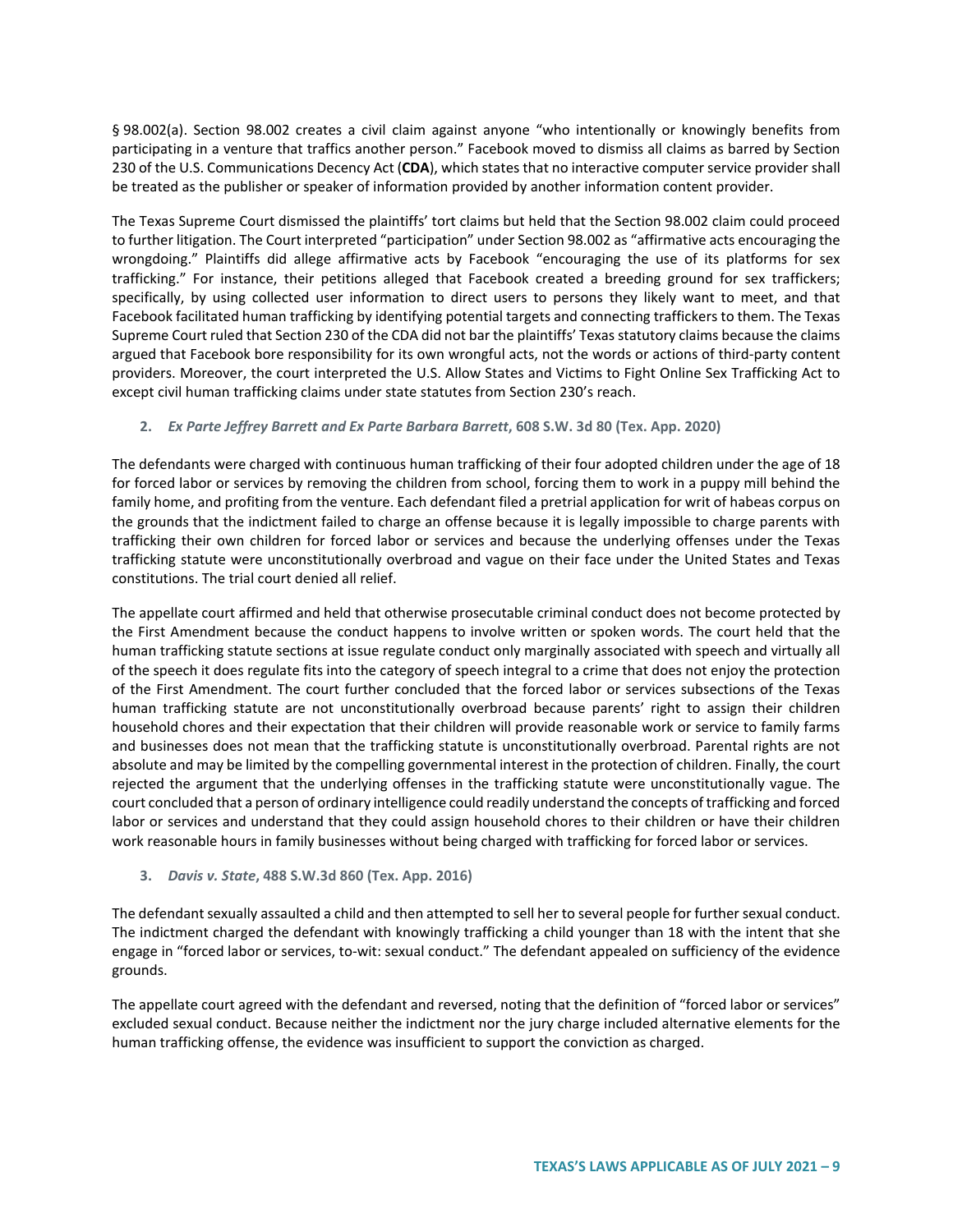**4.** *Ritz v. State***, 481 S.W.3d 383 (Tex. App. 2015)**

The defendant was found guilty of continuous trafficking of persons and sentenced to life in prison for his illicit relationship with a minor, K.D. The defendant appealed, arguing that insufficient evidence supported his conviction.

The appellate court concluded that sufficient evidence supported the defendant's conviction. K.D.'s testimony established that the defendant drove K.D. 20–25 minutes to have sex multiple times over more than a 30-day period. Thus, the defendant was guilty of conduct proscribed by Tex. Penal Code Ann. § 20A.02(a)(7) and subject to an enhancement for the duration of the relationship. In affirming, the court further rejected the defendant's argument that the court should read into the statute a requirement of a nexus to organized crime. Although the court agreed that the defendant may have been correct that the statute is broad enough so that "nearly every adult who has sex with a minor may now be prosecuted as a human trafficker," the conviction was upheld under the plain language of the statute.

Although the court of criminal appeals initially granted discretionary review to examine the appellate court's holding, after examining the records and briefs, it concluded the decision to grant was improvident and dismissed the defendant's petition for discretionary review. *Ritz v. State*, 533 S.W.3d 302 (Tex. Crim. App. 2017) (mem.).

**5.** *Moreno v. State***, 413 S.W.3d 119 (Tex. App. 2013)**

The defendant was charged with human trafficking and compelling prostitution after forcing a minor to engage in prostitution. The defendant appealed, contending that his convictions raised double jeopardy concerns because compelling prostitution is a lesser included offense of trafficking in persons.

The appellate court rejected the double jeopardy challenge, noting that there were not multiple punishments under the "same elements" test because the Texas legislature expressly indicated that defendants may be convicted of both human trafficking based on forced prostitution, and separately, compelling prostitution.

### **E. Academic Research/Papers**

Cheryl Nelson Butler, *Sex Slavery in the Lone Star State: Does the Texas Human Trafficking Legislation of 2011 Protect Minors?*, 45 AKRON L. REV. 843, 844 (2012)

Laura Pratt, *Hidden in Plain Sight: A General Overview of the Human Trafficking Issue*, 75 TEXAS BAR JOURNAL (2012)

Madison Tate Santana, Note, *Trafficked in Texas: Combatting the Sex-Trafficking Epidemic Through Prostitution Law and Sentencing Reform in the Lone Star State*, 71 VAND. L. REV. 1739 (2018)

### **F. Resources**

National Human Trafficking Hotline (Texas): <https://humantraffickinghotline.org/state/texas>

Office of the Texas Governor, Preventing Human Trafficking: <https://gov.texas.gov/organization/women/preventing-human-trafficking>

Polaris, Strengthening the Child Sex Trafficking Safety Net in Texas (2019): <http://polarisproject.org/2019/07/strengthening-the-child-sex-trafficking-safety-net-in-Texas>

Shared Hope International, Texas Report Card (2019): [https://sharedhope.org/PICframe9/reportcards/PIC\\_RC\\_2019\\_TX.pdf](https://sharedhope.org/PICframe9/reportcards/PIC_RC_2019_TX.pdf)